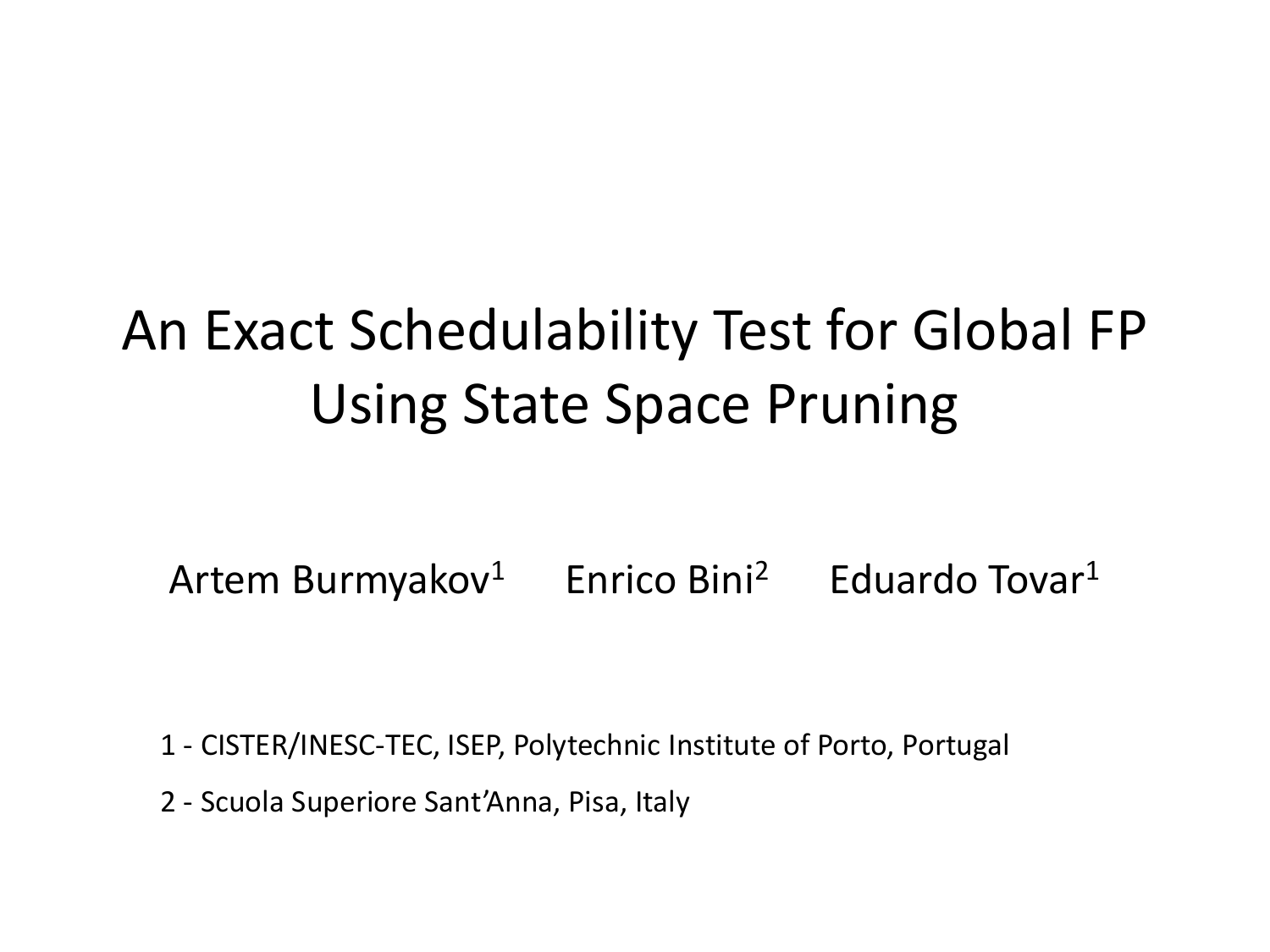#### Notation

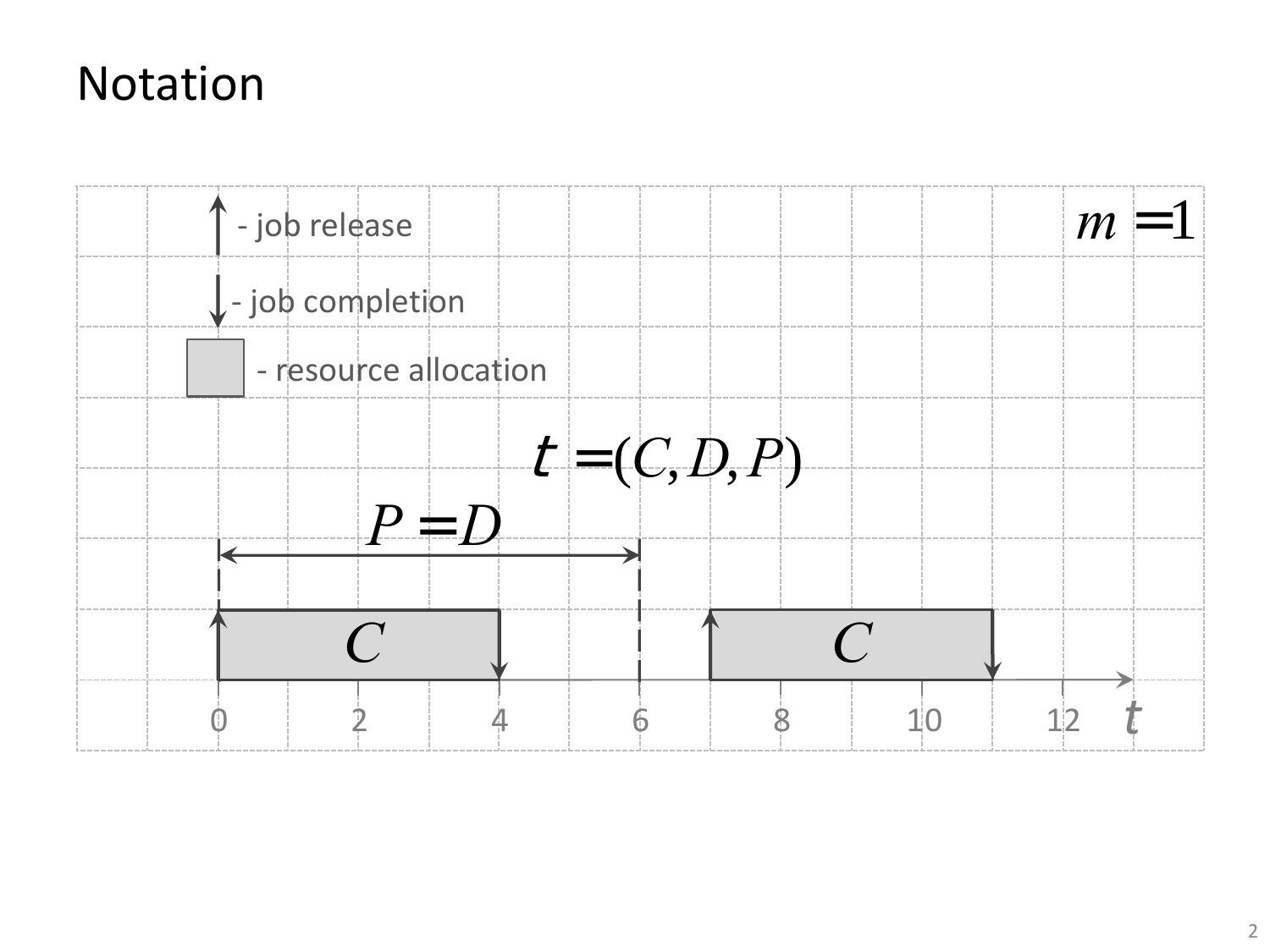

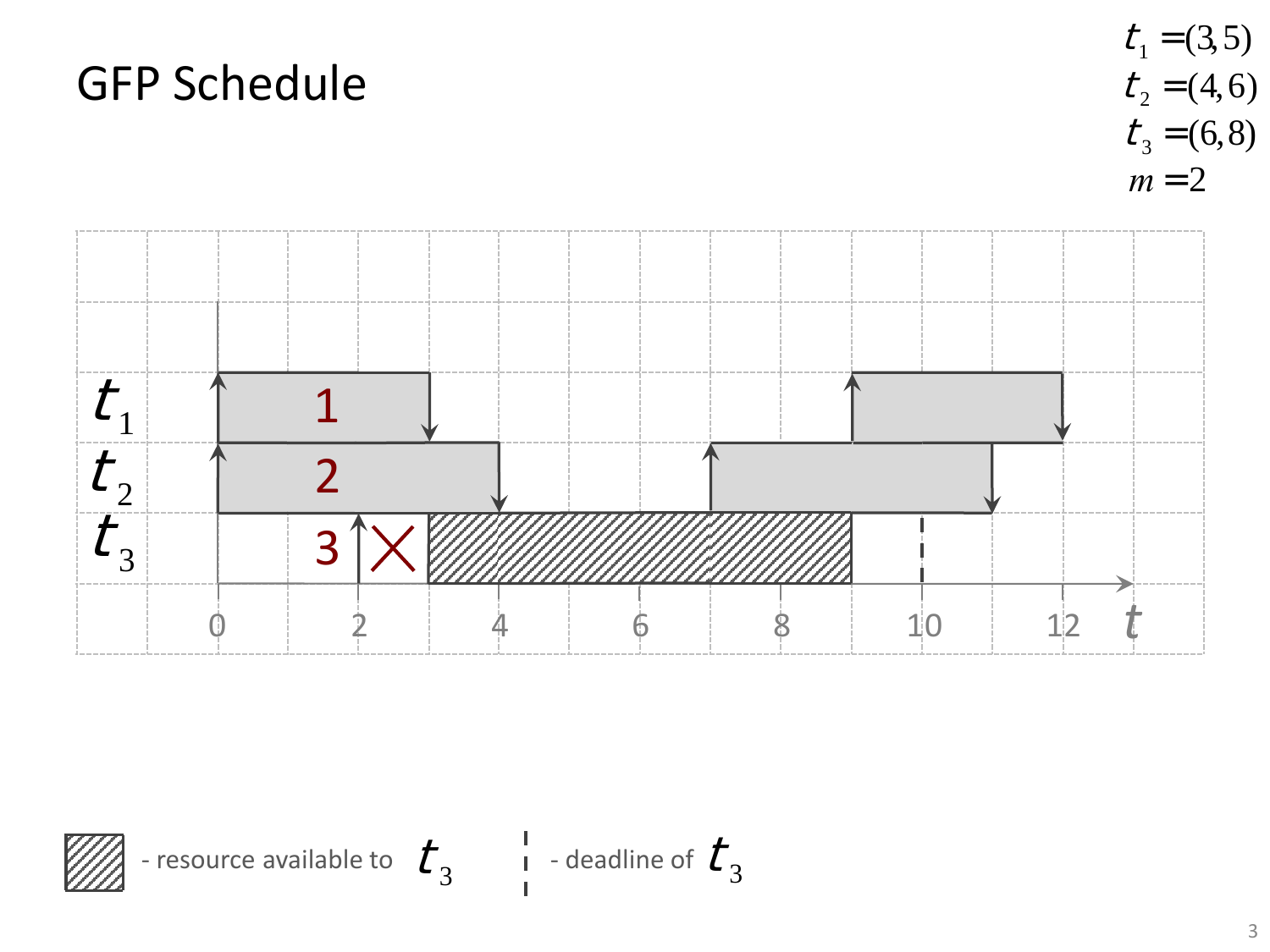

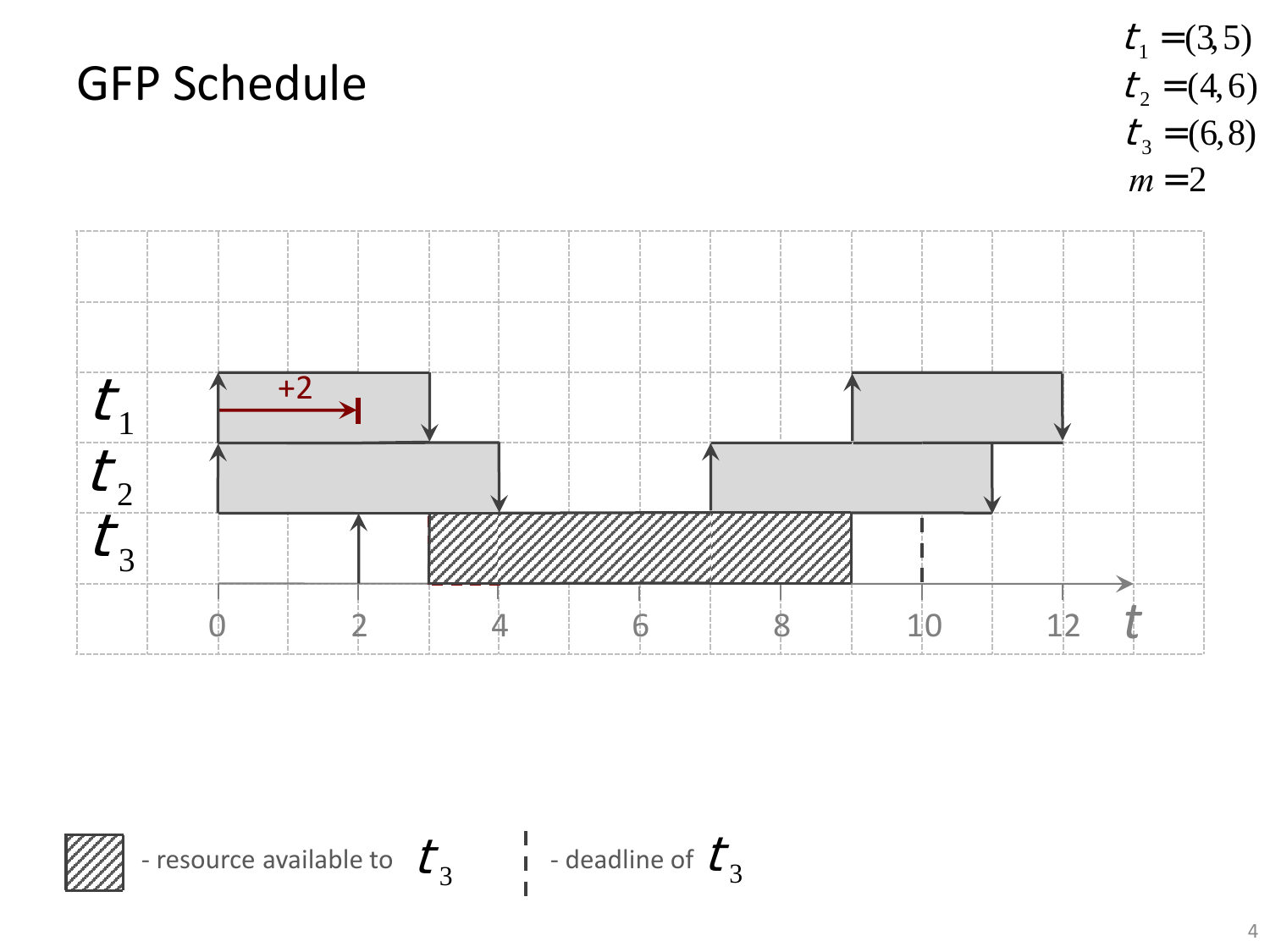

 $\frac{1}{2}$  4 6 8 10 12 *t* 



 $t_{\scriptscriptstyle 2}$ 

 $t_{3}$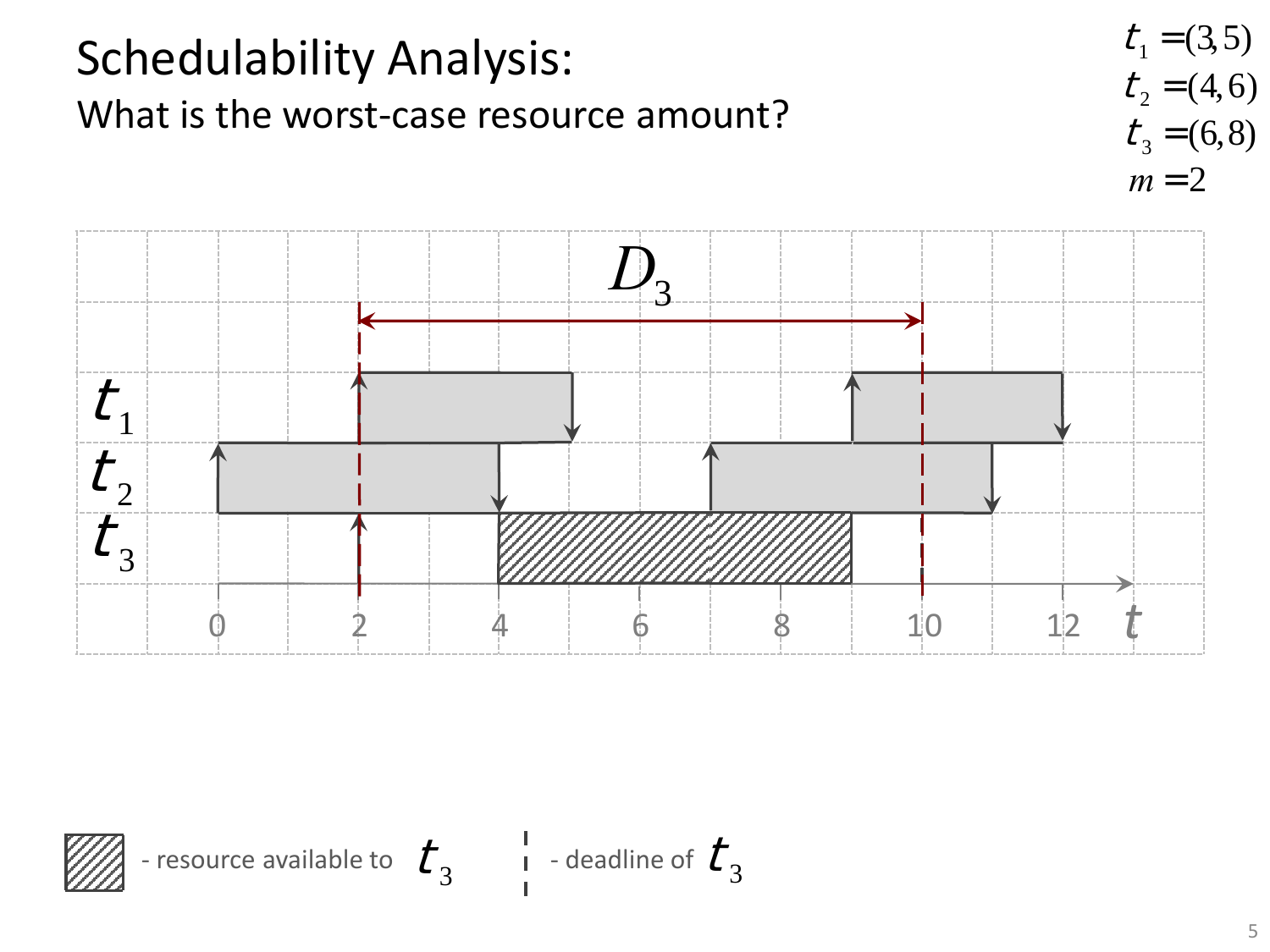#### Model of State



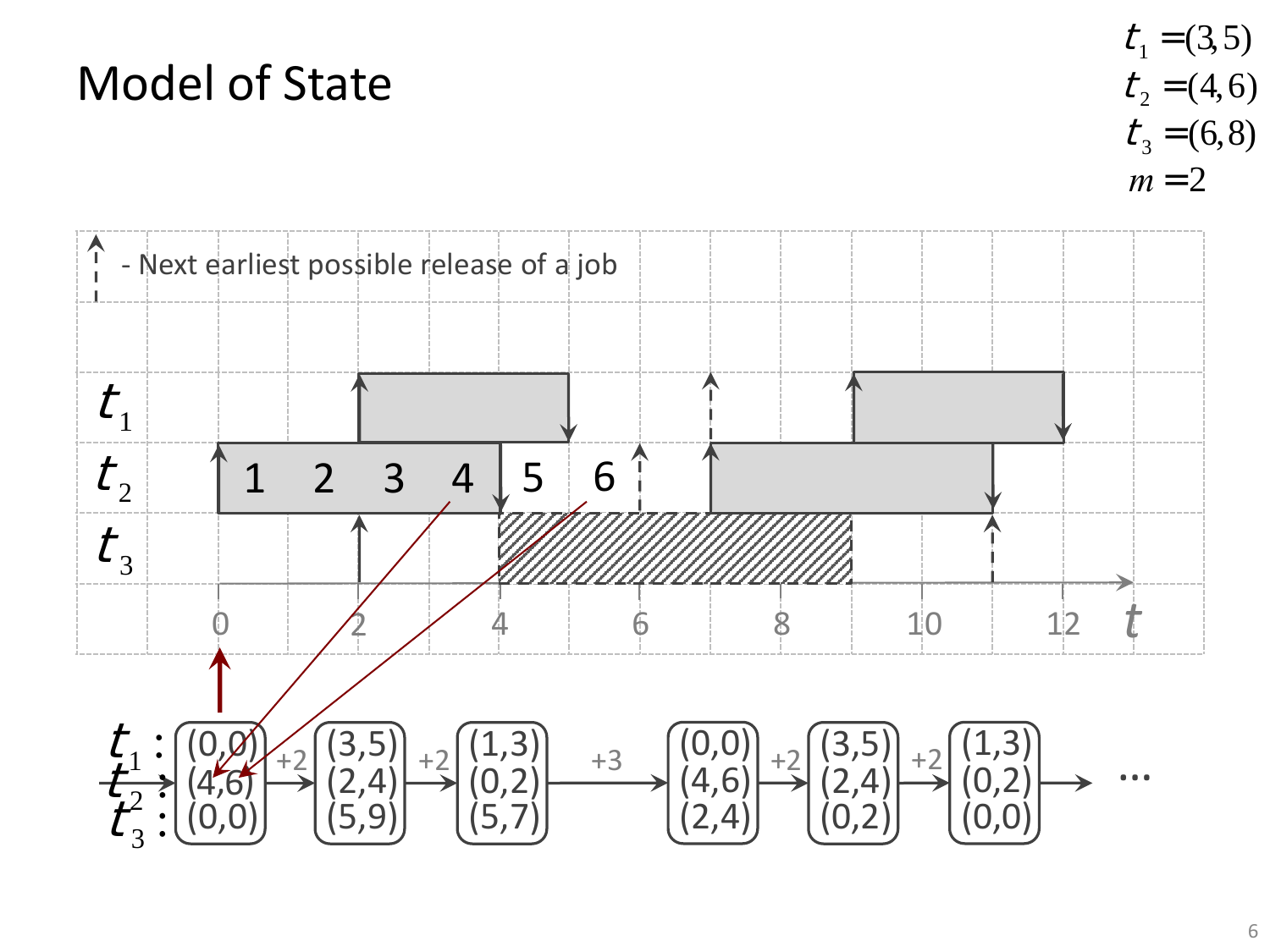#### State Transition Graph [Bonifaci and Marchetti-Spaccamela 2012]

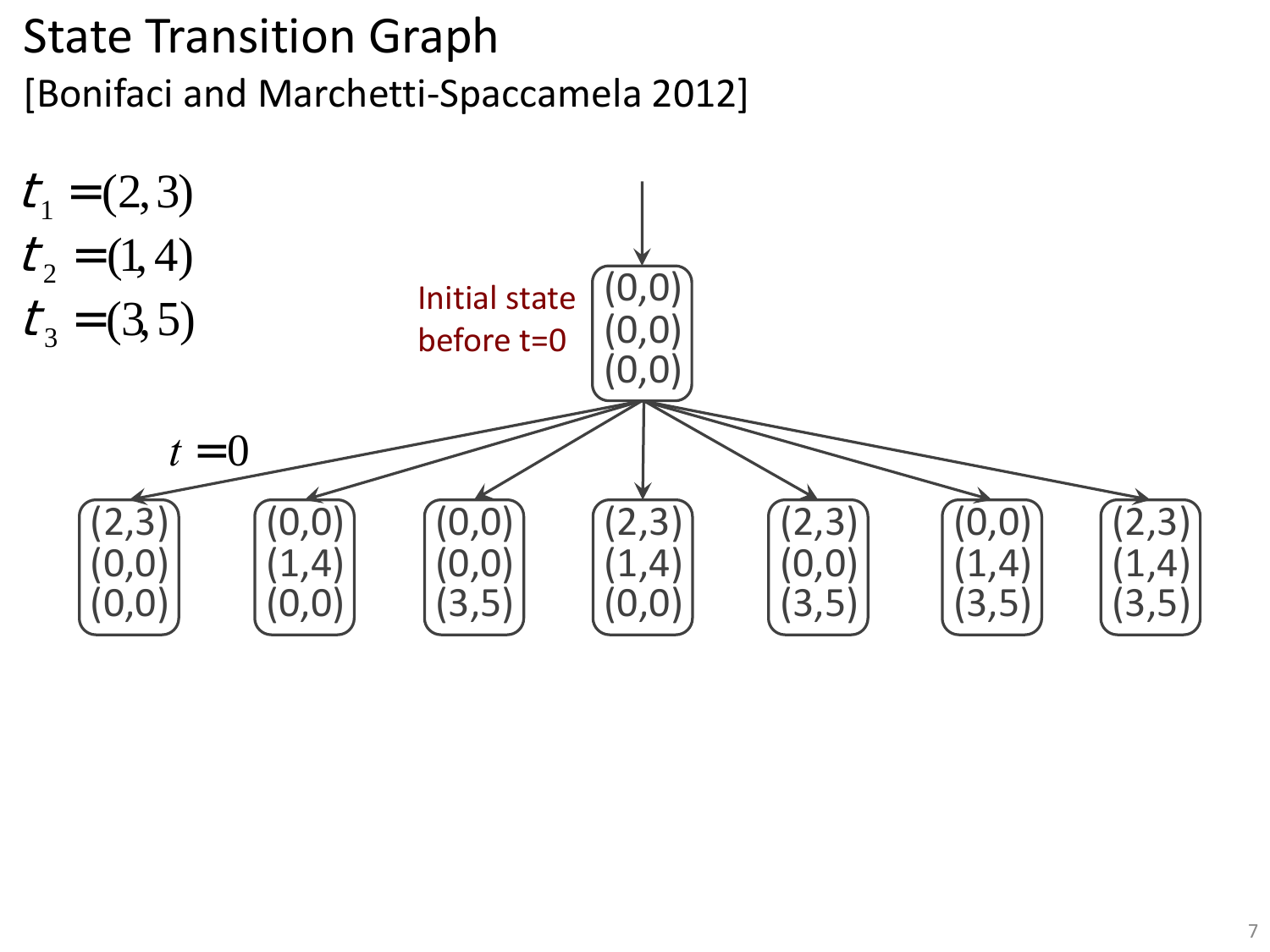#### State Transition Graph [Bonifaci and Marchetti-Spaccamela 2012]

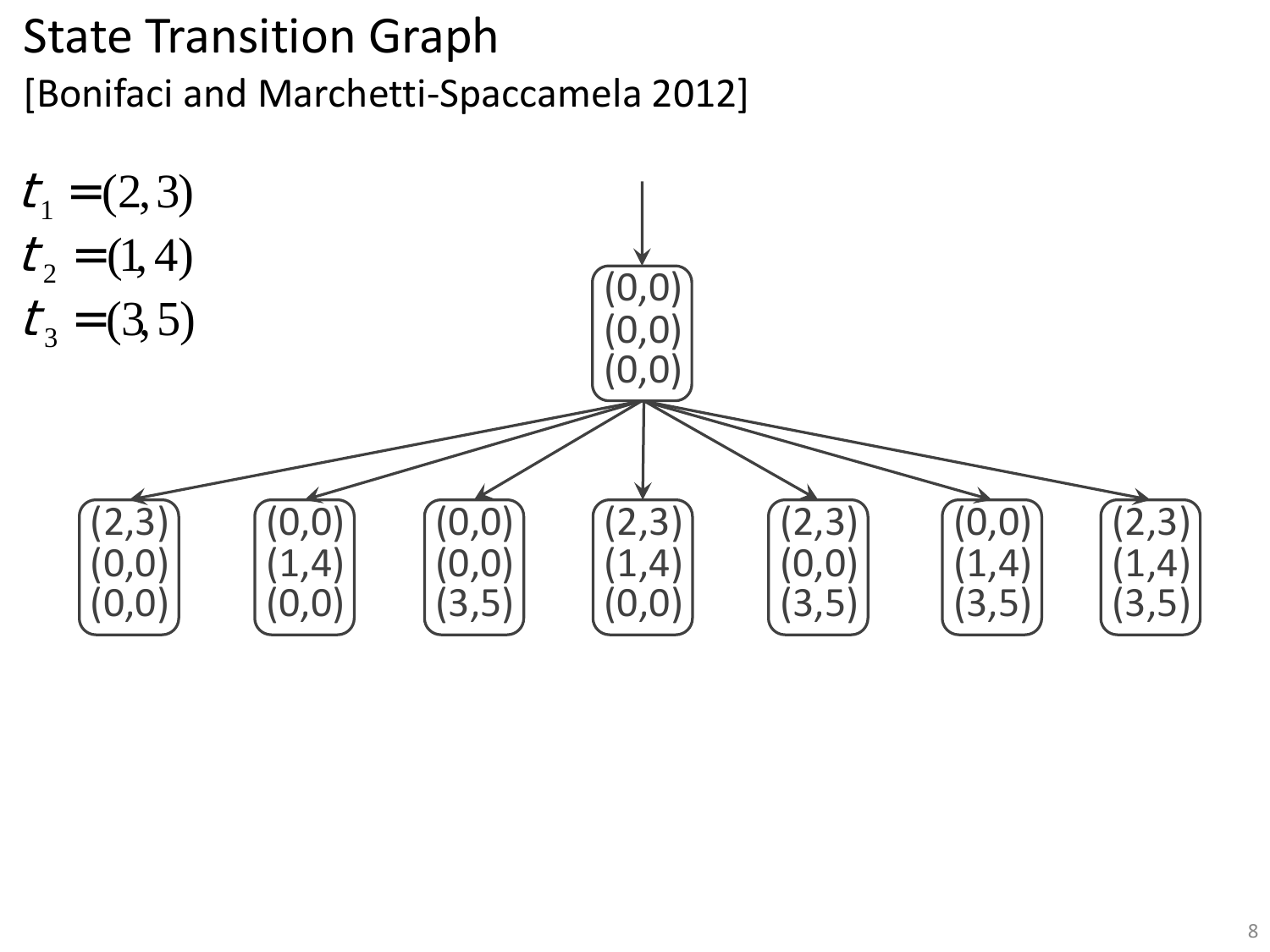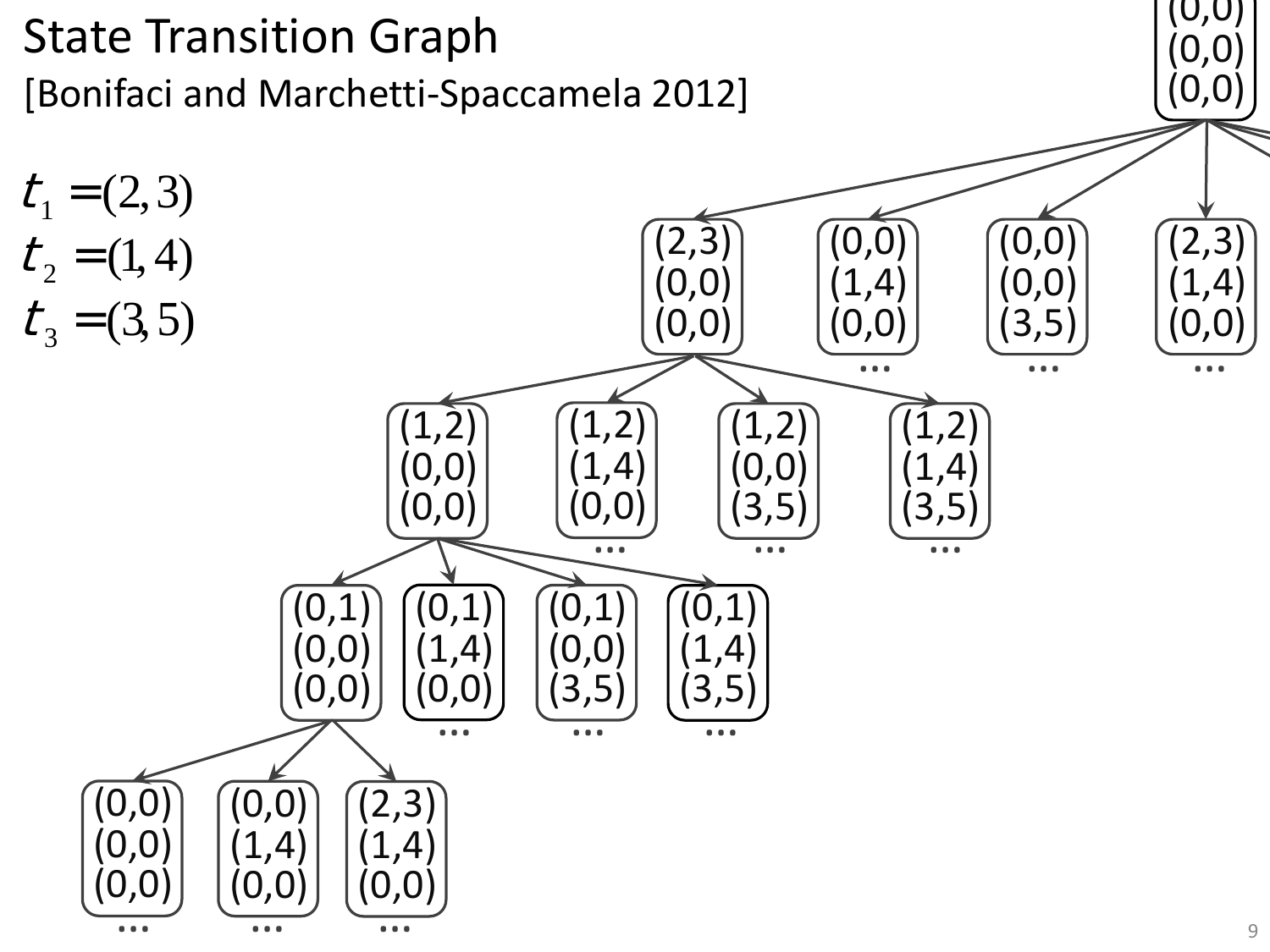

Graph pruning: Exclude unneeded states from the analysis  $10^{10}$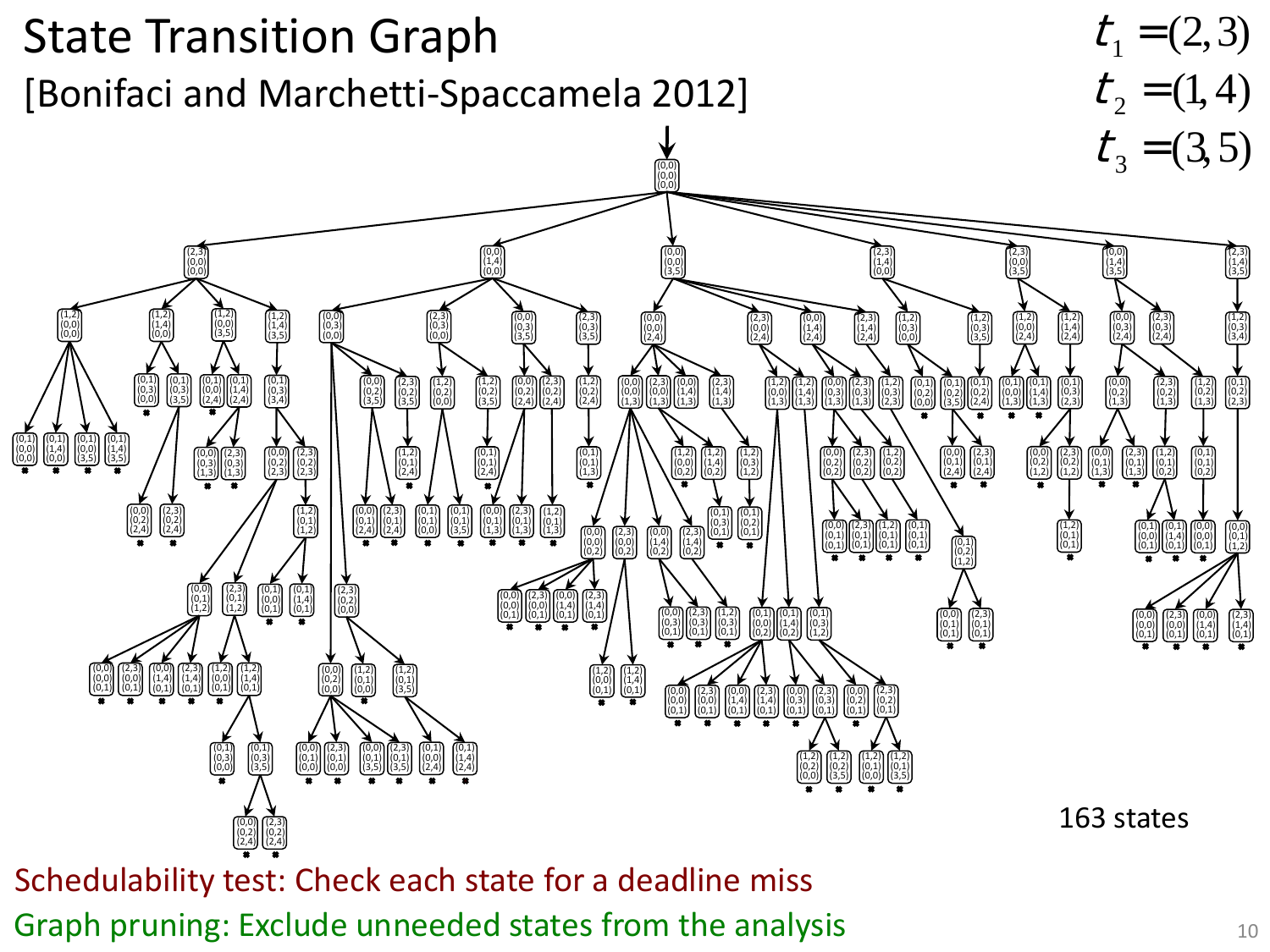### Pruning Constraint 1: Critical Release Instant [Davis and Burns 2011]

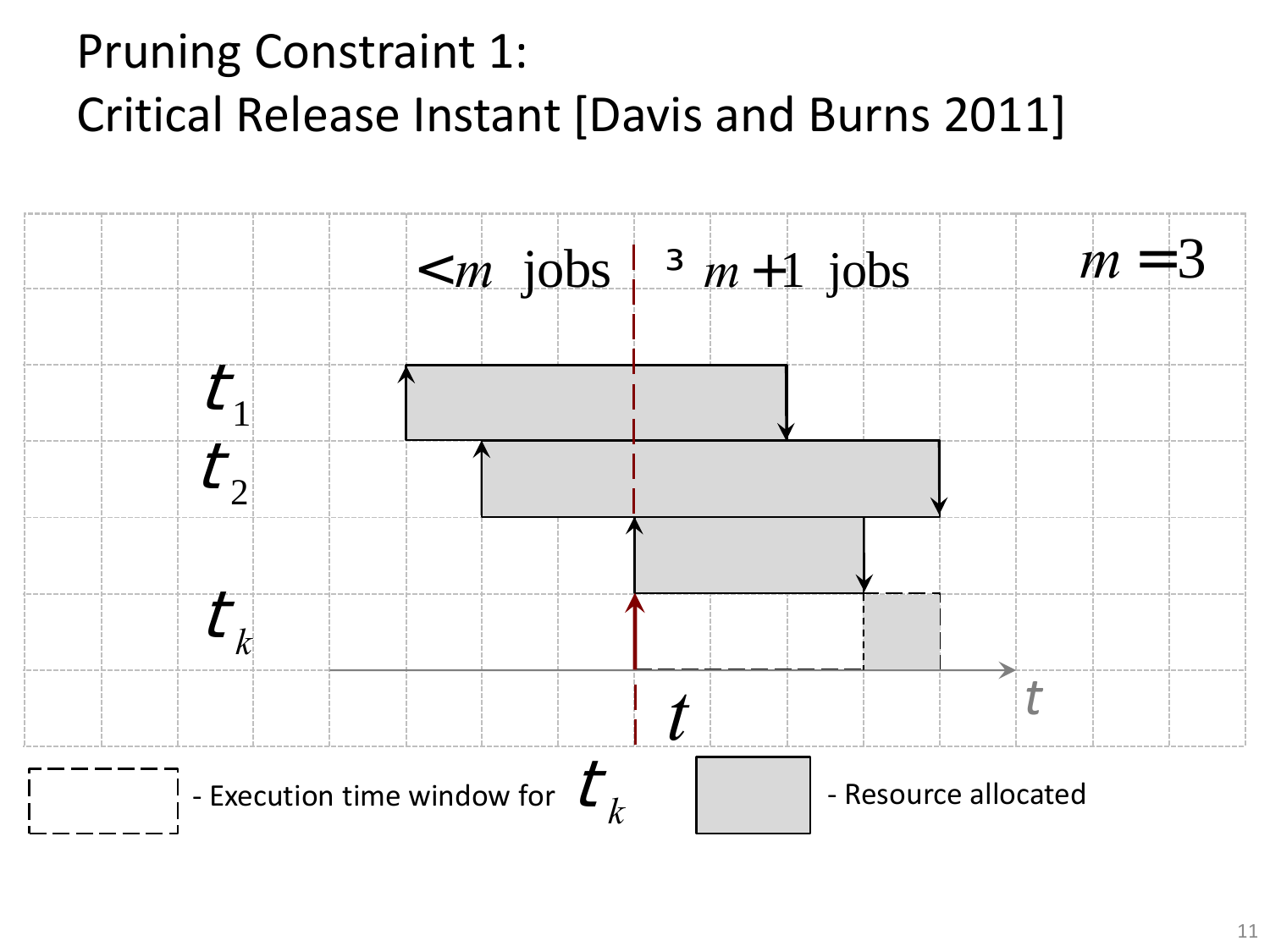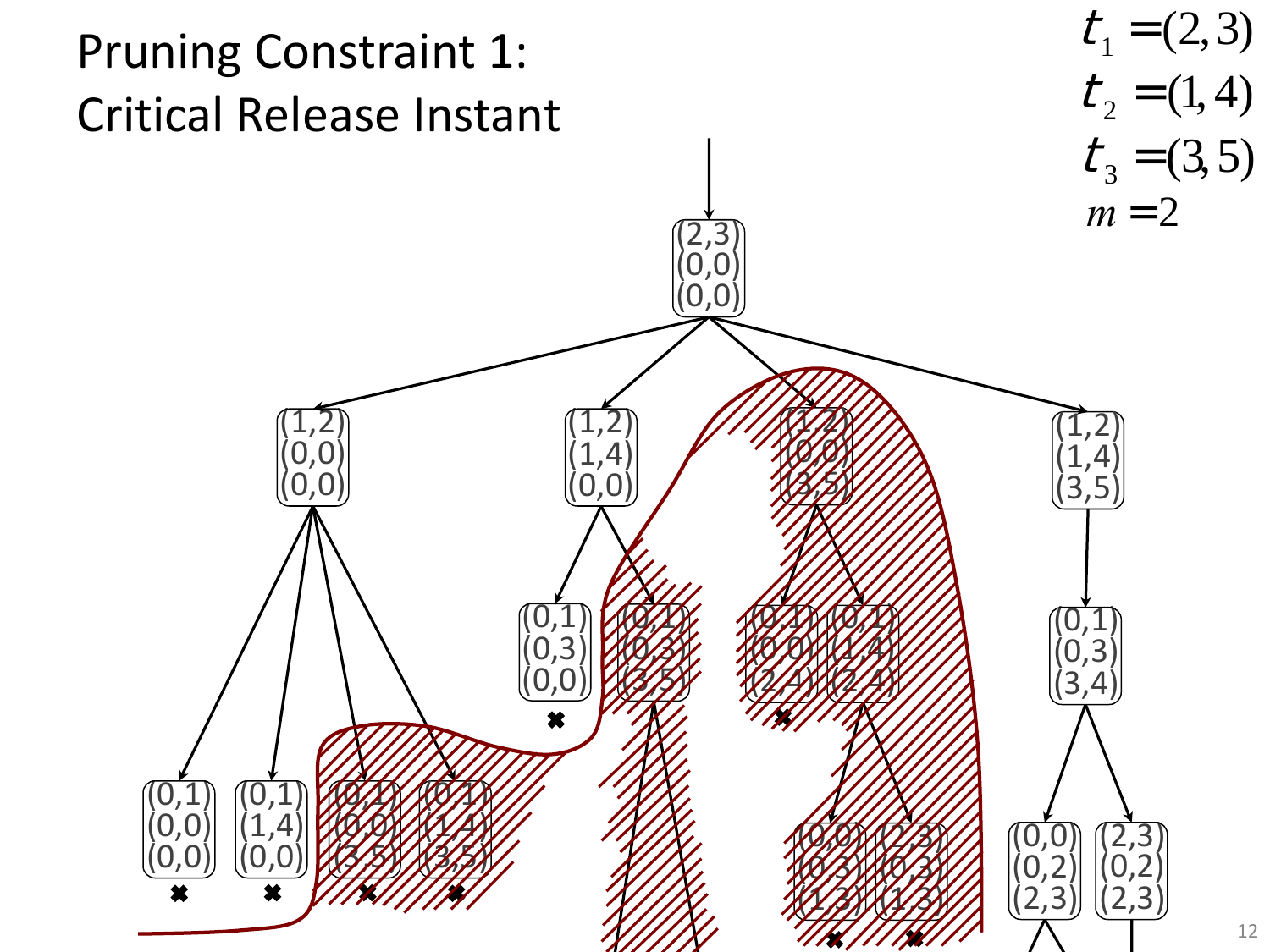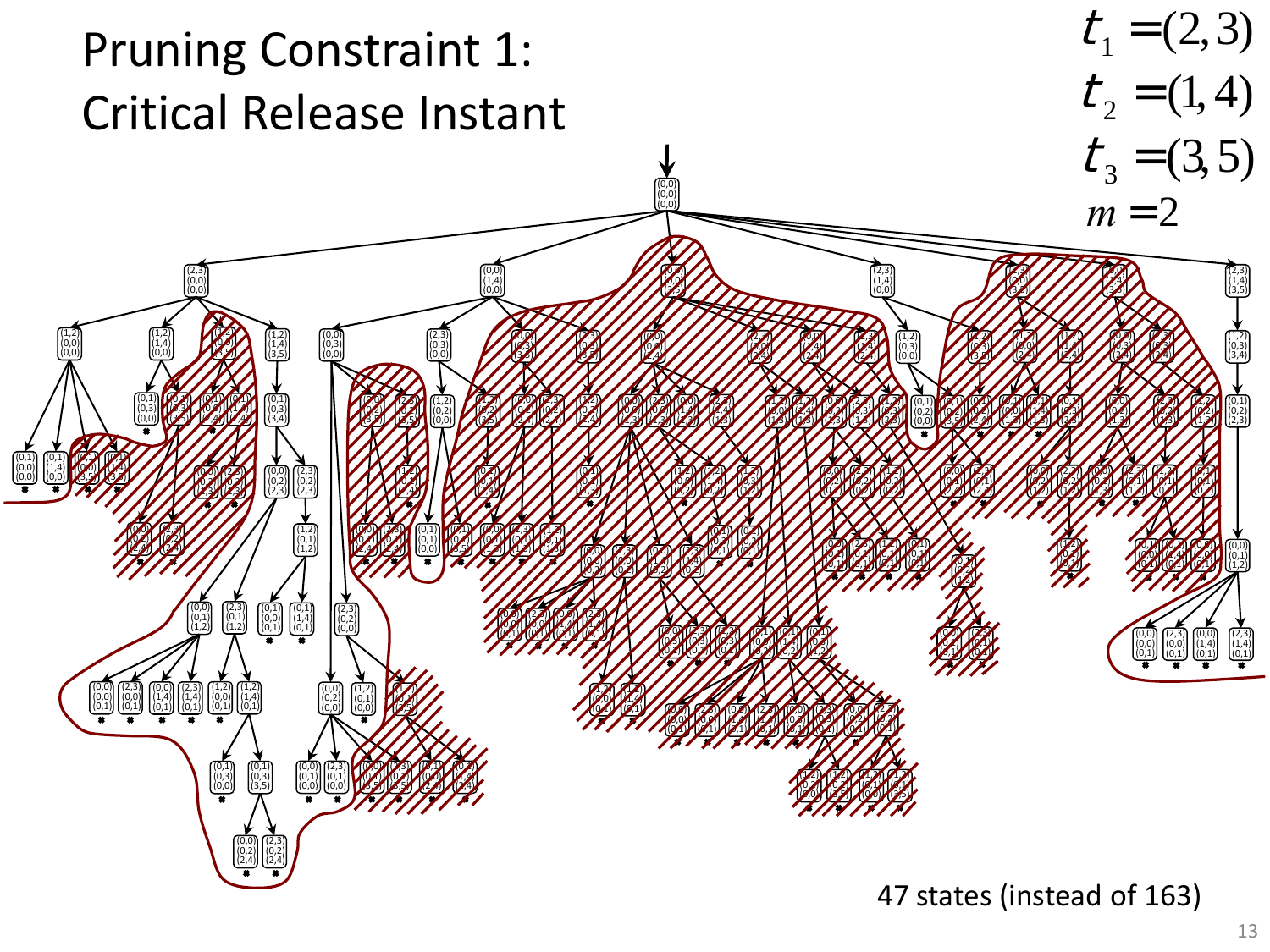

X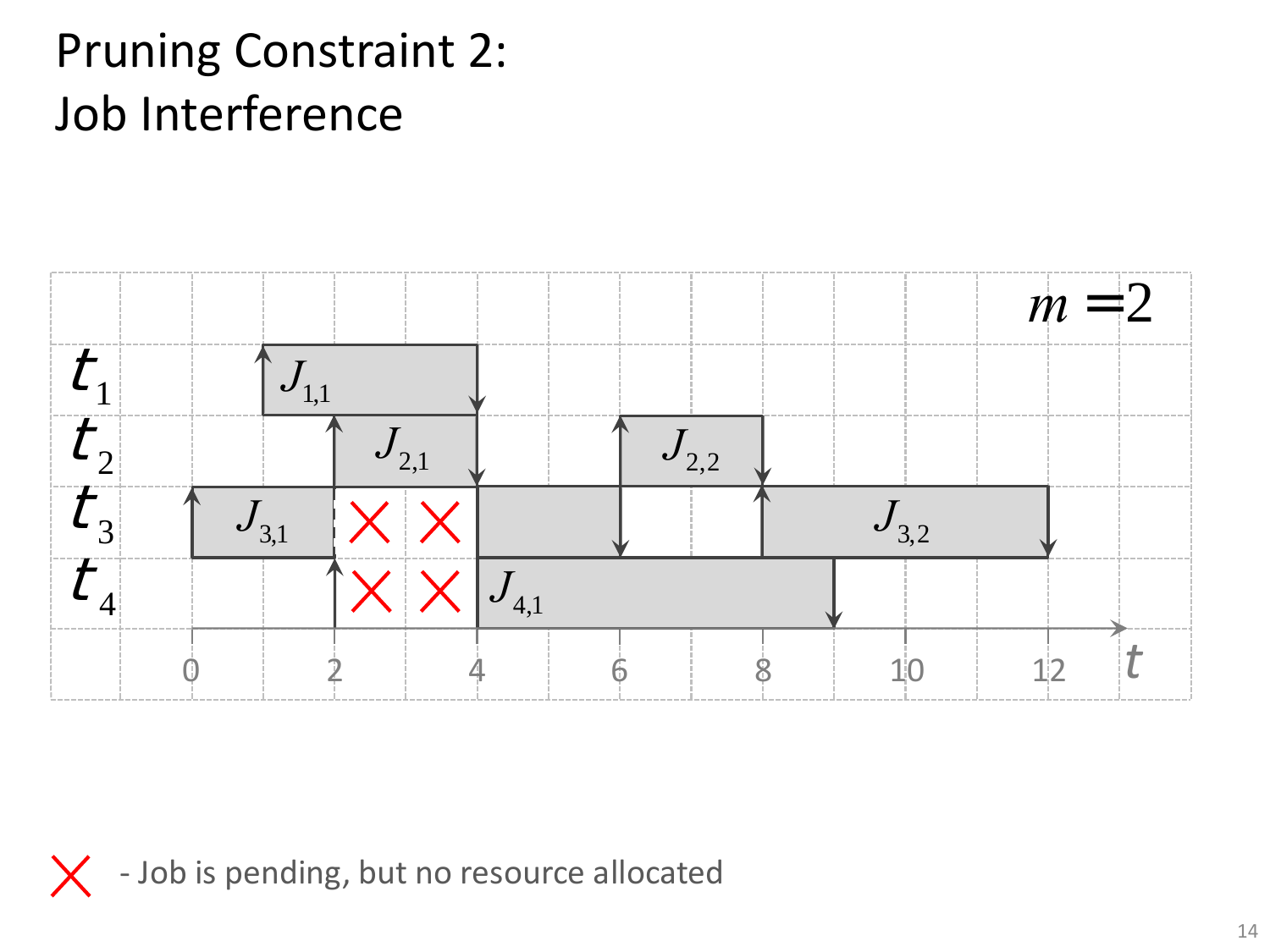

All jobs, not interfering with lower-priority ones, can be removed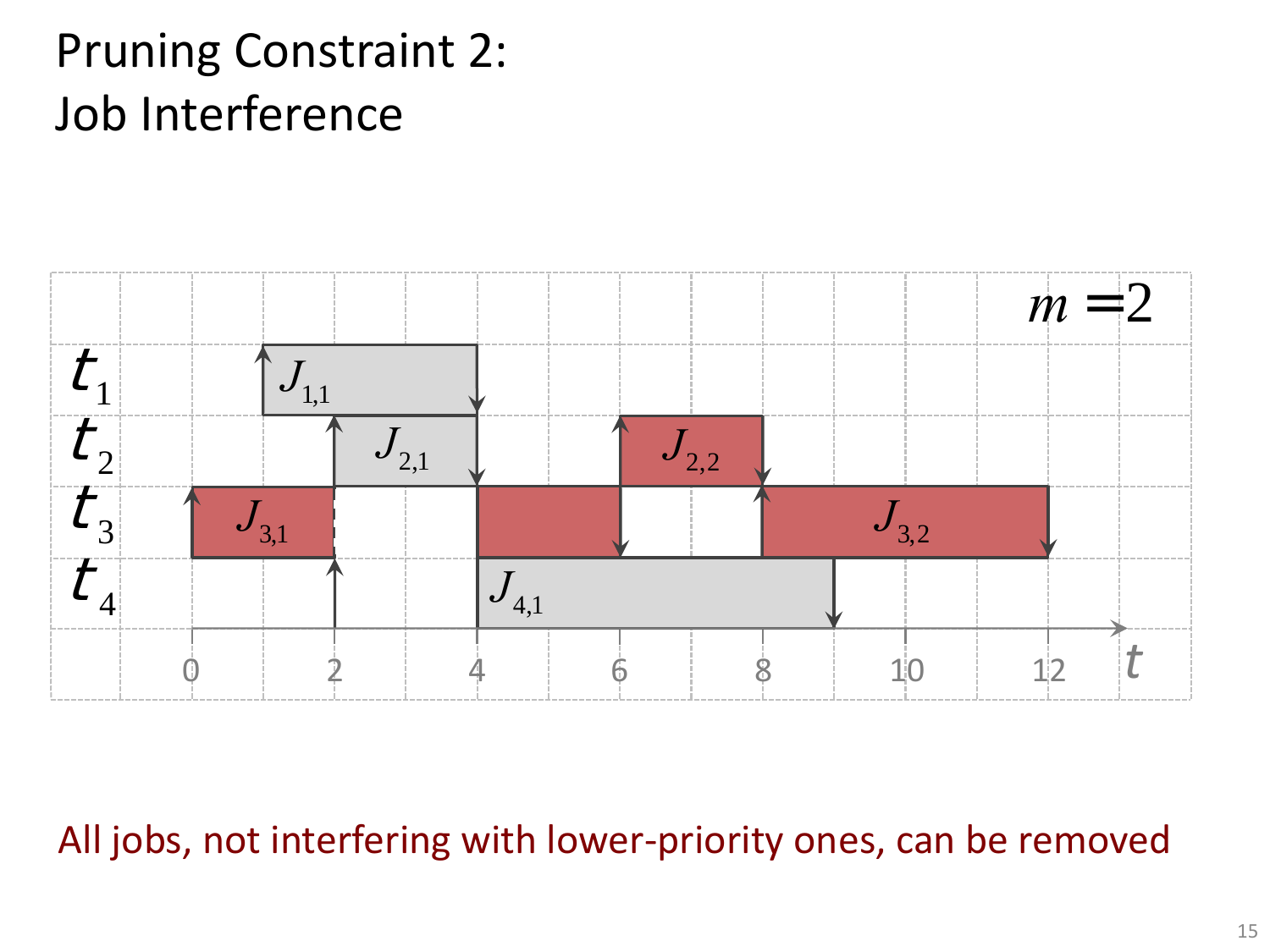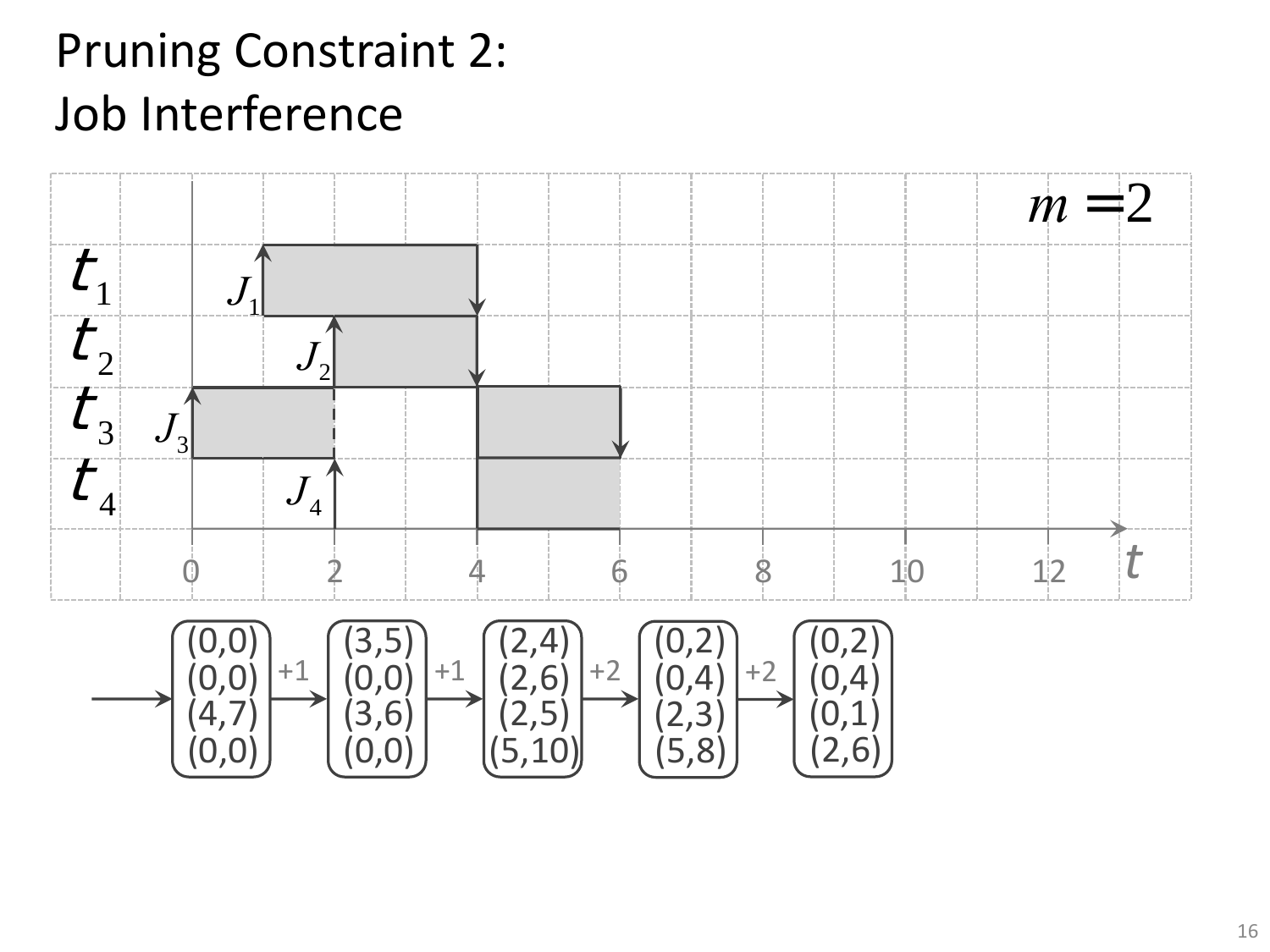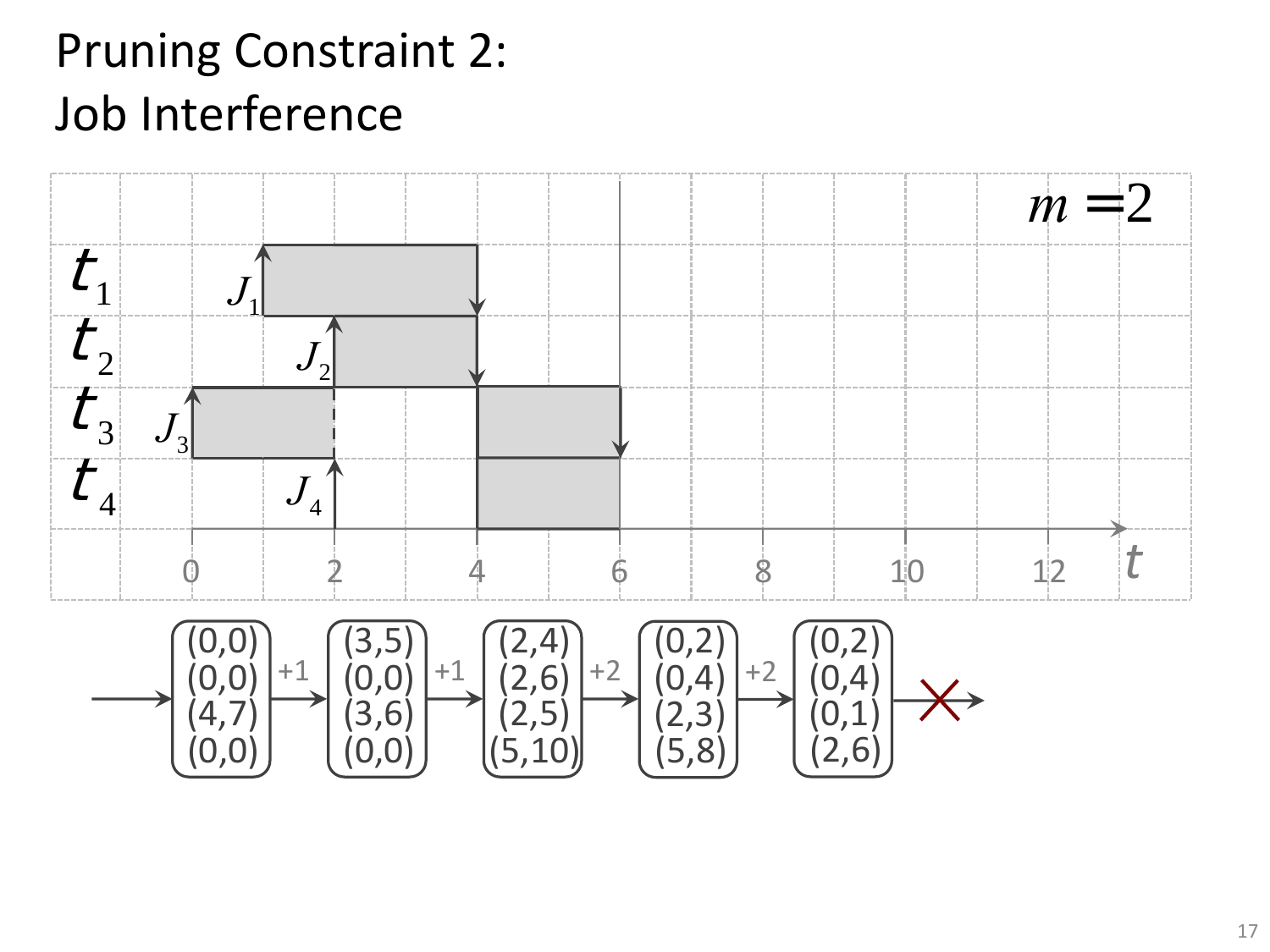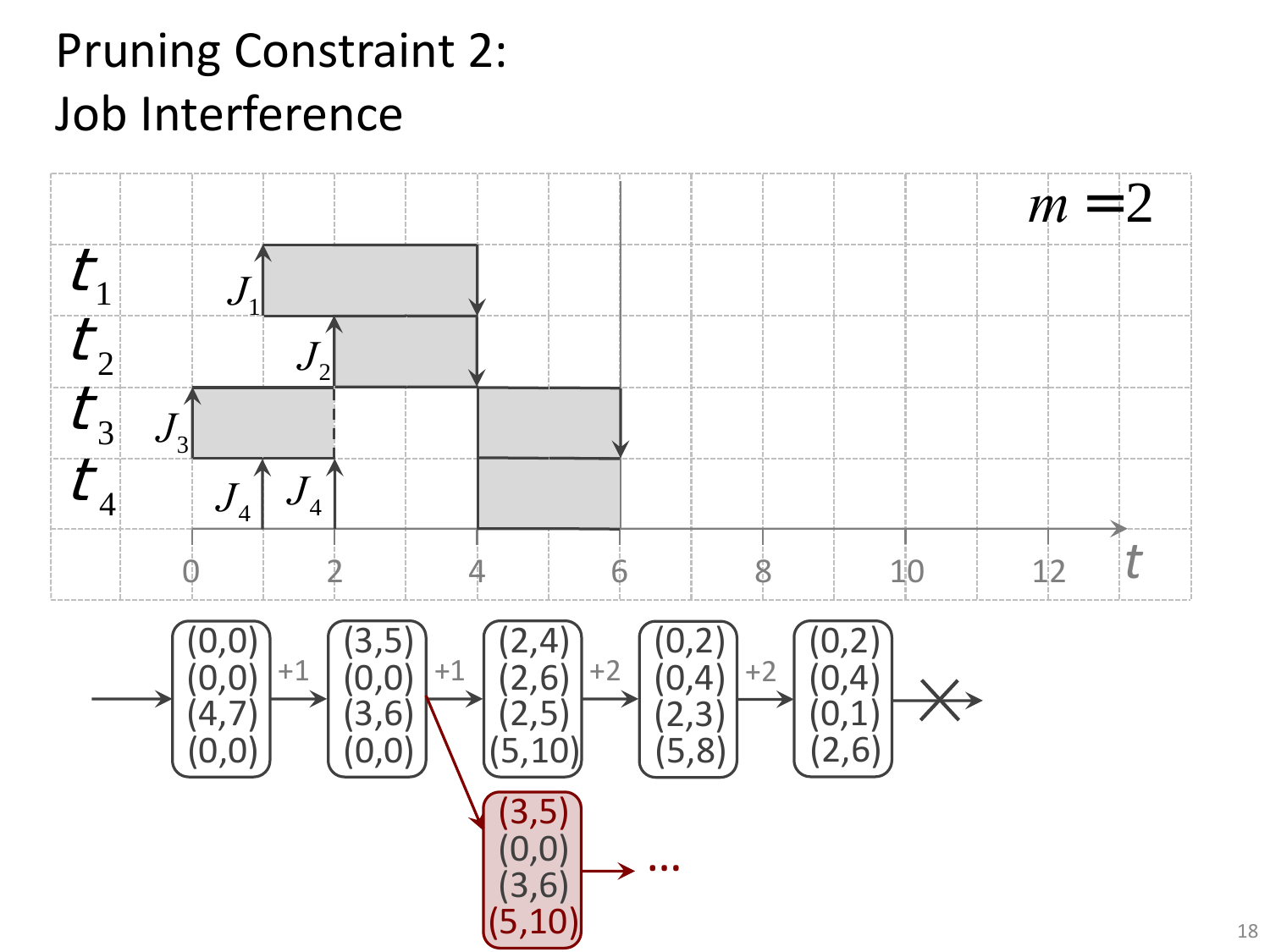

35 states (instead of 163)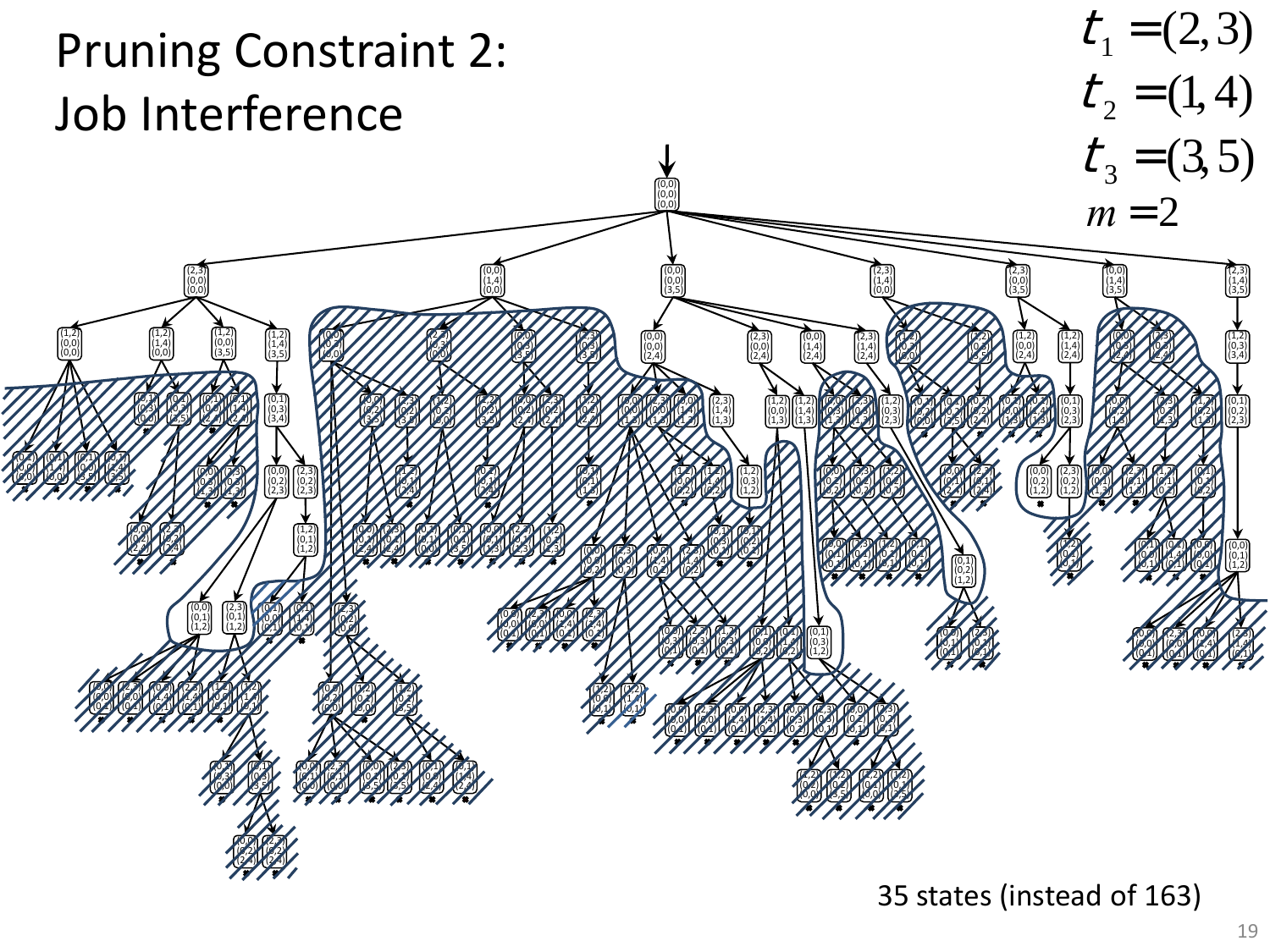#### Runtime Evaluation

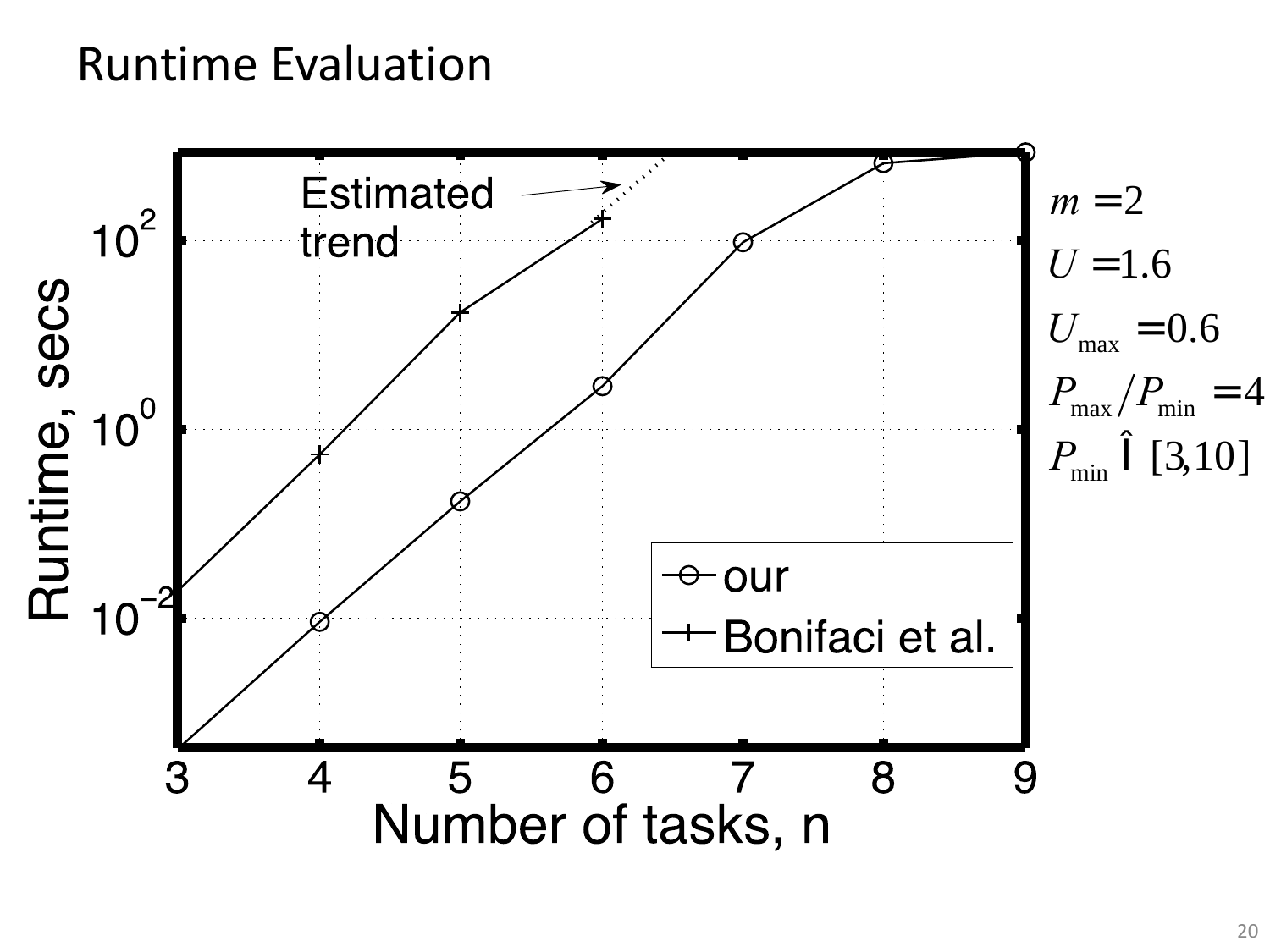#### Exact vs. Sufficient Tests

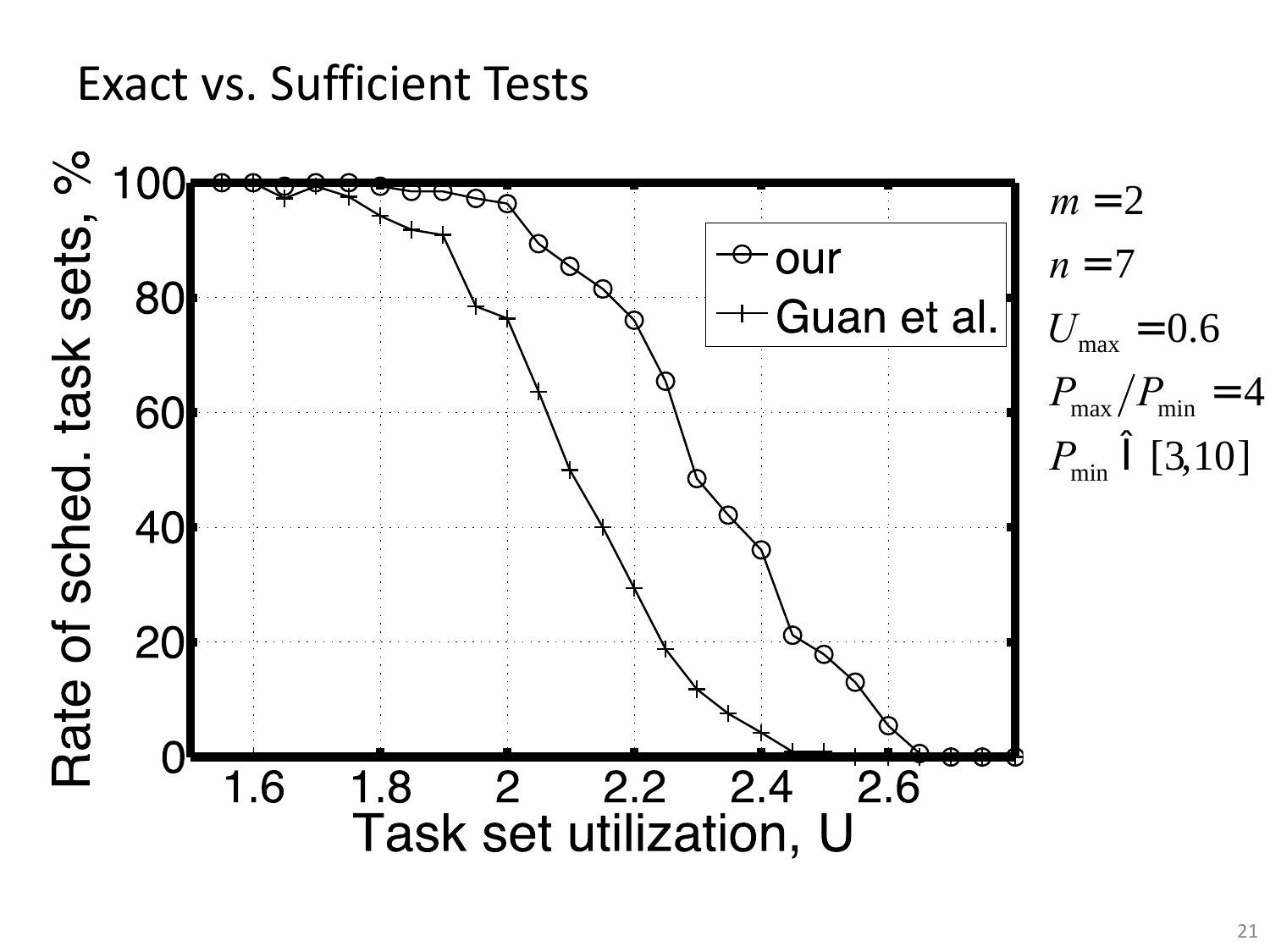#### Conclusion

Pruning reduces the runtime of the exact schedulability test

Runtime increase remains exponential for the number of tasks

Exact test remains not scalable for realistic task sets

Further study of exact tests is motivated by the pessimism of existing sufficient tests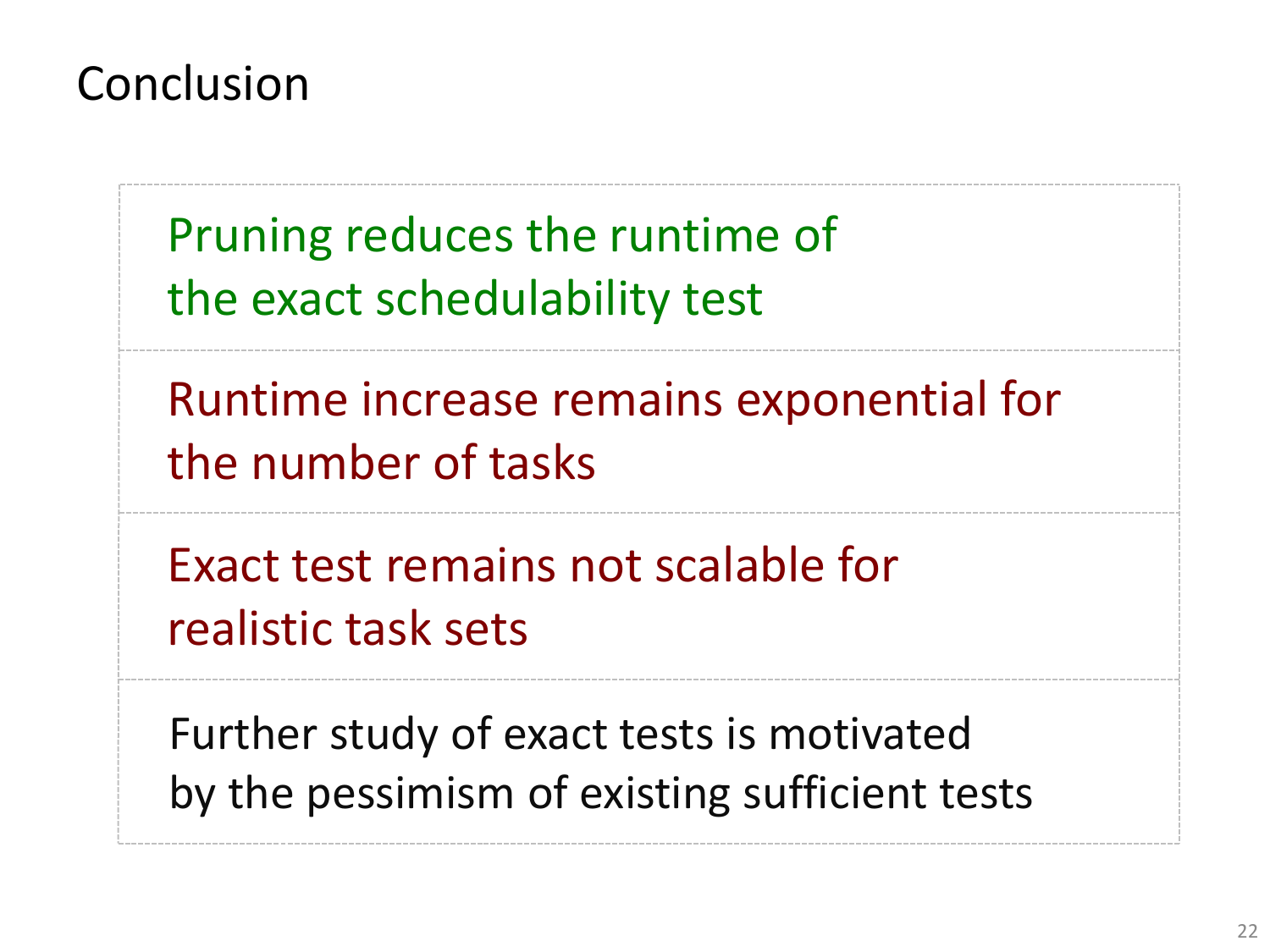#### Runtime Evaluation

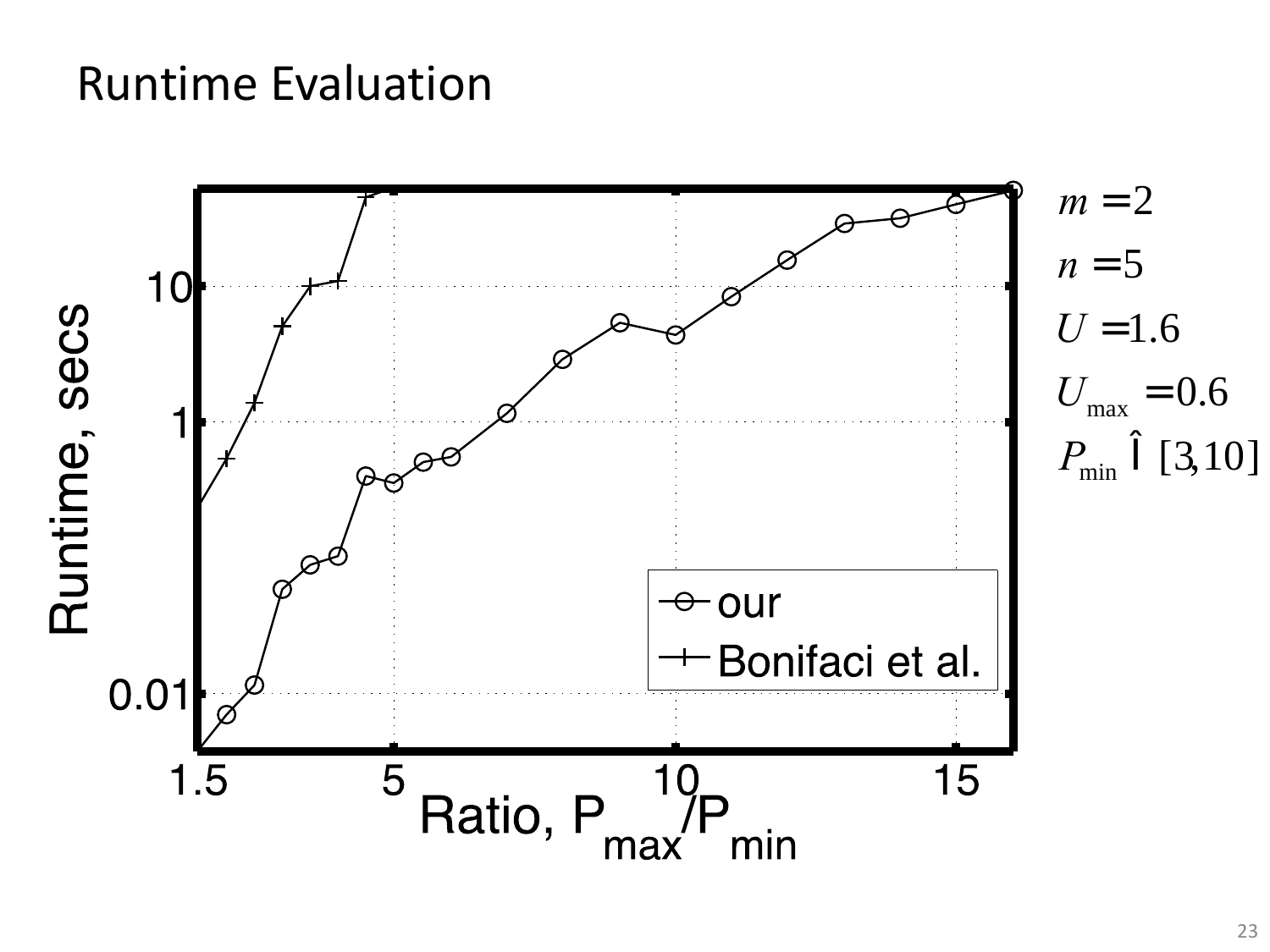## Pruning Constraint 3: Sufficient Schedulability Condition [Baruah 2007]